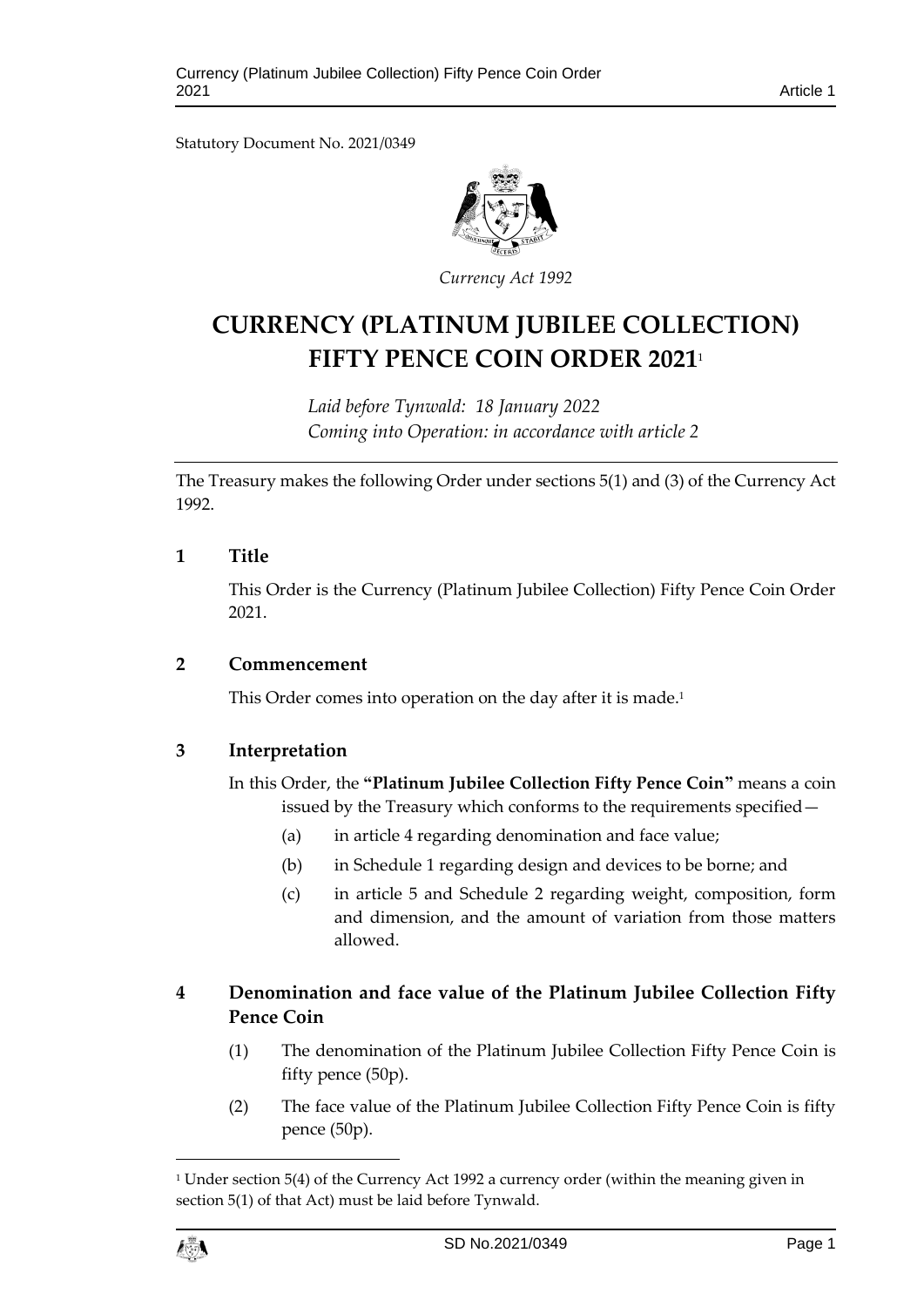- **5 Weight, composition, form and dimensions of the Platinum Jubilee Collection Fifty Pence Coin and the amount of variation from those matters allowed**
	- (1) The table in Schedule 2 specifies the weight, composition, form and dimensions of the Platinum Jubilee Collection Fifty Pence Coin and the amount of variation from those matters allowed, but subject to paragraph (2).
	- (2) Despite paragraph (1) or any other provision of this Order, a Platinum Jubilee Collection Fifty Pence Coin that otherwise conforms to the specifications in the table in Schedule 2 may be minted at double the weight shown in Column 6 of the table as a *piedfort*.

#### **MADE 16 NOVEMBER 2021**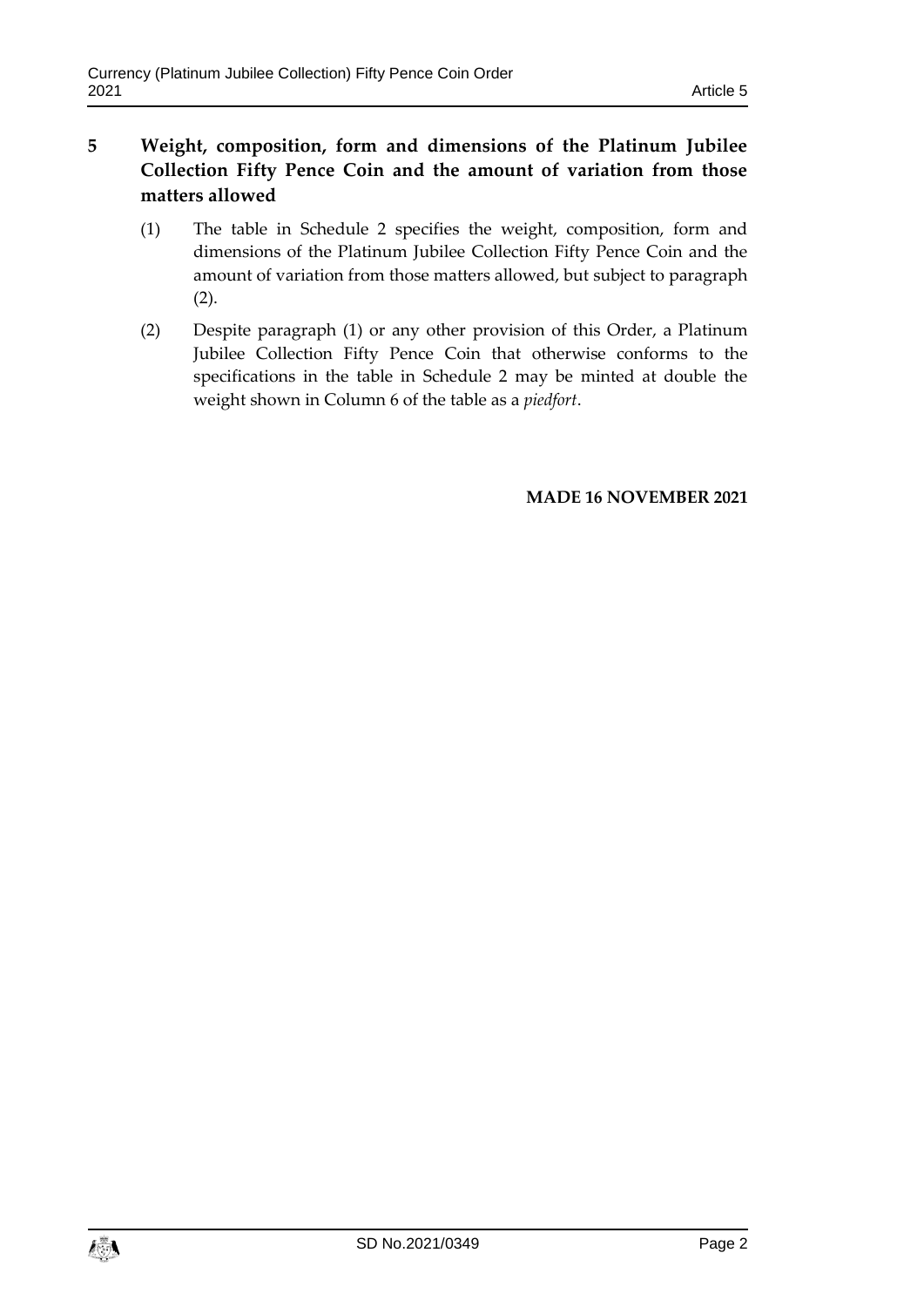### **SCHEDULE 1**

#### **DESIGN AND DEVICES TO BE BORNE**

[Article 3(b)]

#### **1 Obverse**

The obverse of the Platinum Jubilee Collection Fifty Pence Coin shall bear —

- (a) the effigy of HM Queen Elizabeth by Jody Clark, for use on the coinage of the Crown Dependencies and the countries of the Commonwealth; and
- (b) the inscription 'QUEEN ELIZABETH II ISLE OF MAN' and the year of issue,

as shown in figure 1.

*Figure 1 – the obverse*



#### **2 Reverse**

- (1) The reverse of the Platinum Jubilee Collection Fifty Pence Coin shall bear one of 5 designs, as described in the following sub-paragraphs, including a combination of a line of text from the first verse of the British National Anthem along with each of the Queen's Beasts and the 50p denomination, and as shown in figures 2 to 6.
- (2) The reverse of the Platinum Jubilee Collection Fifty Pence Coin 1 shall bear —
	- (a) the inscription, "God Save Our Gracious Queen";
	- (b) an image of the Falcon of the Plantagenets and the Yale of Beaufort; and
	- (c) the face value of the coin depicted by the inscription "50p",

as shown in figure 2.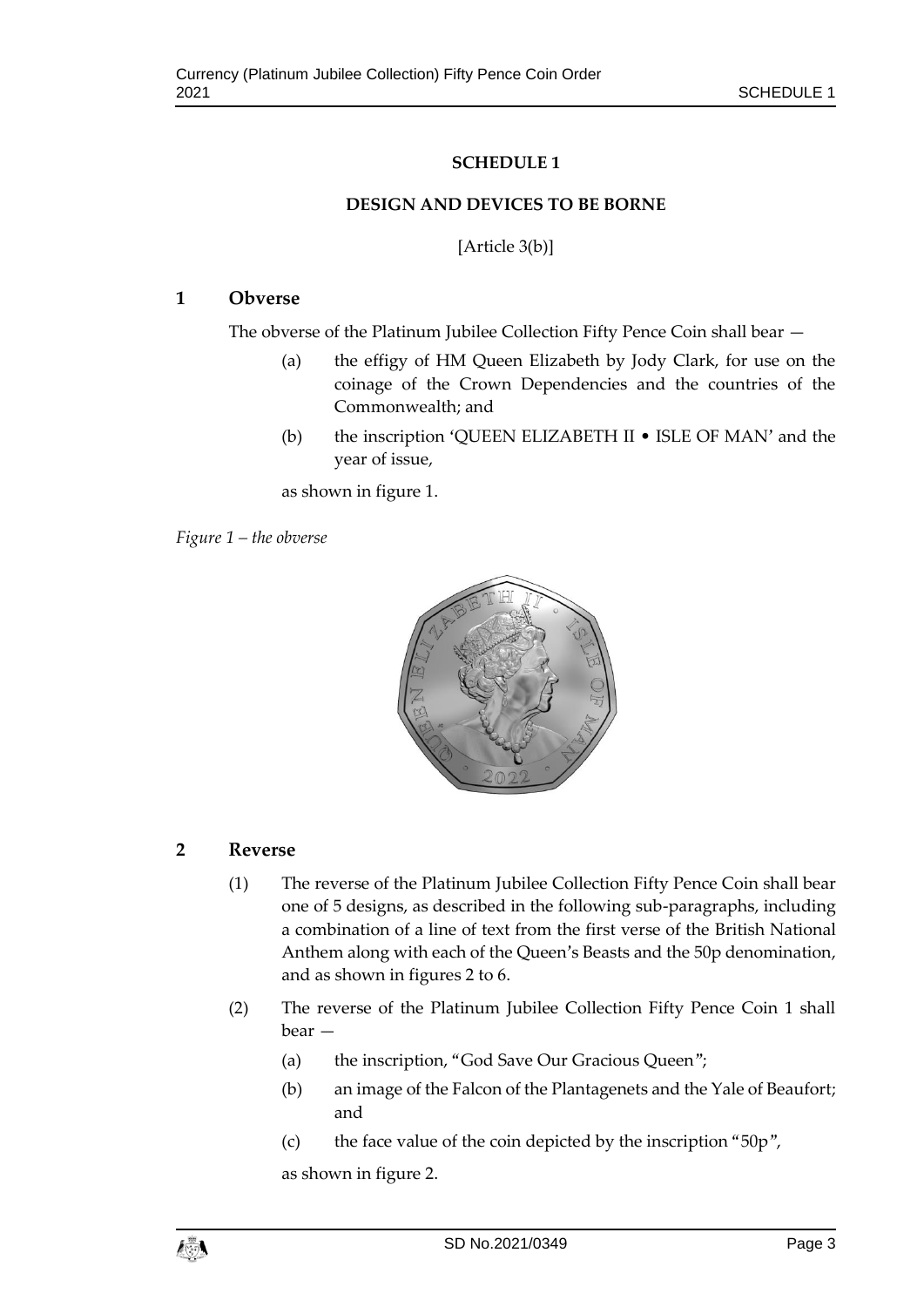- (3) The reverse of the Platinum Jubilee Collection Fifty Pence Coin 2 shall bear —
	- (a) the inscription, "Long Live Our Noble Queen";
	- (b) an image of the Red Dragon of Wales and the Black Bull of Clarence; and
	- (c) the face value of the coin depicted by the inscription "50p",

as shown in figure 3.

- (4) The reverse of the Platinum Jubilee Collection Fifty Pence Coin 3 shall bear —
	- (a) the inscription, "God Save The Queen";
	- (b) an image of the Lion of England and the Unicorn of Scotland; and
	- (c) the face value of the coin depicted by the inscription "50p",

as shown in figure 4.

- (5) The reverse of the Platinum Jubilee Collection Fifty Pence Coin 4 shall bear —
	- (a) the inscription, "Send Her Victorious, Happy and Glorious";
	- (b) an image of the White Horse of Hanover and the White Lion of Mortimer; and
	- (c) the face value of the coin depicted by the inscription "50p", as shown in figure 5.
- (6) The reverse of the Platinum Jubilee Collection Fifty Pence Coin 5 shall bear —
	- (a) the inscription, "Long to Reign Over Us God Save The Queen";
	- (b) an image of the Griffin of Edward III and the White Greyhound of Richmond; and
	- (c) the face value of the coin depicted by the inscription "50p",

as shown in figure 6.

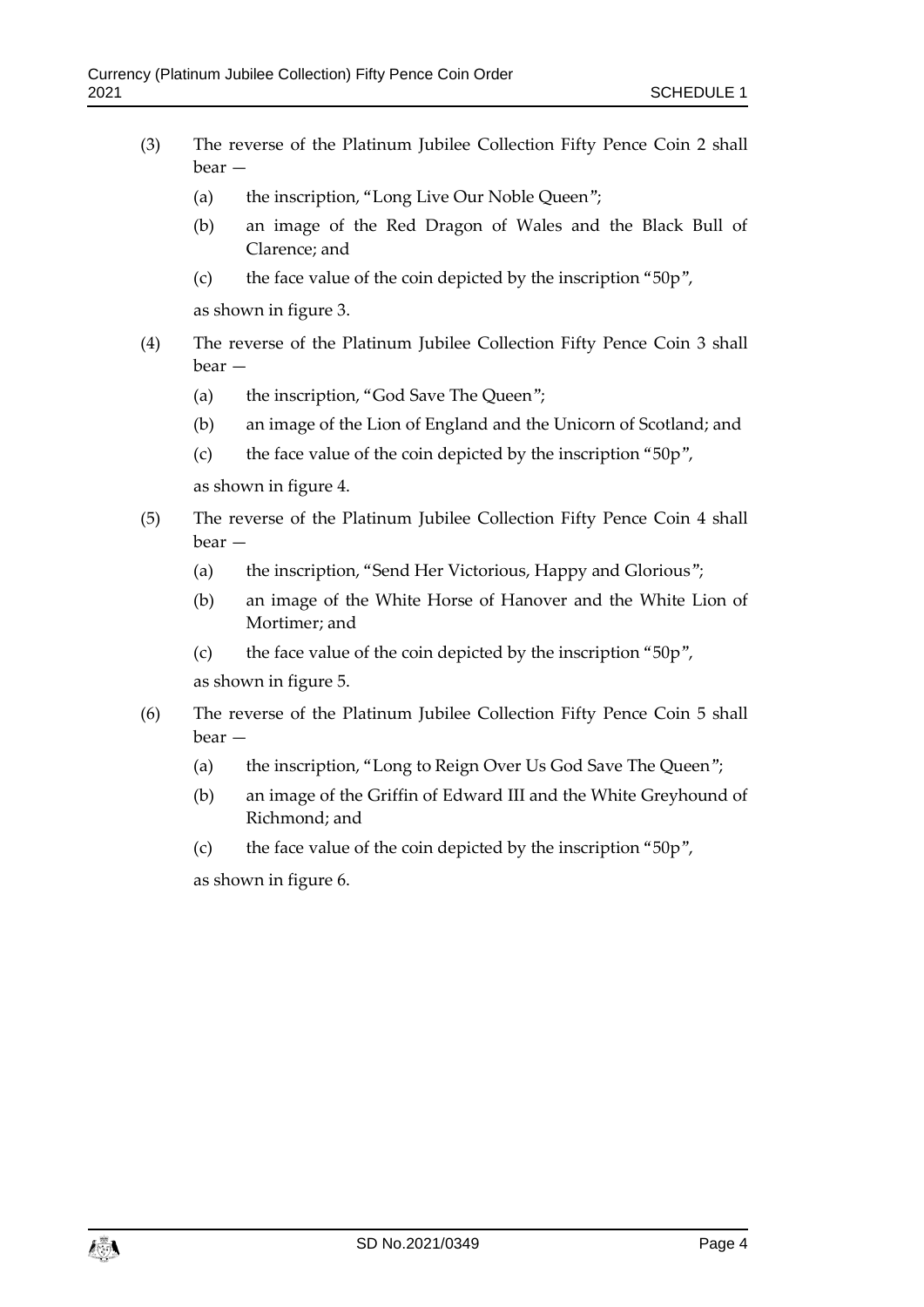*Figure 2 – coin 1*



*Figure 3 – coin 2*



*Figure 4 – coin 3*

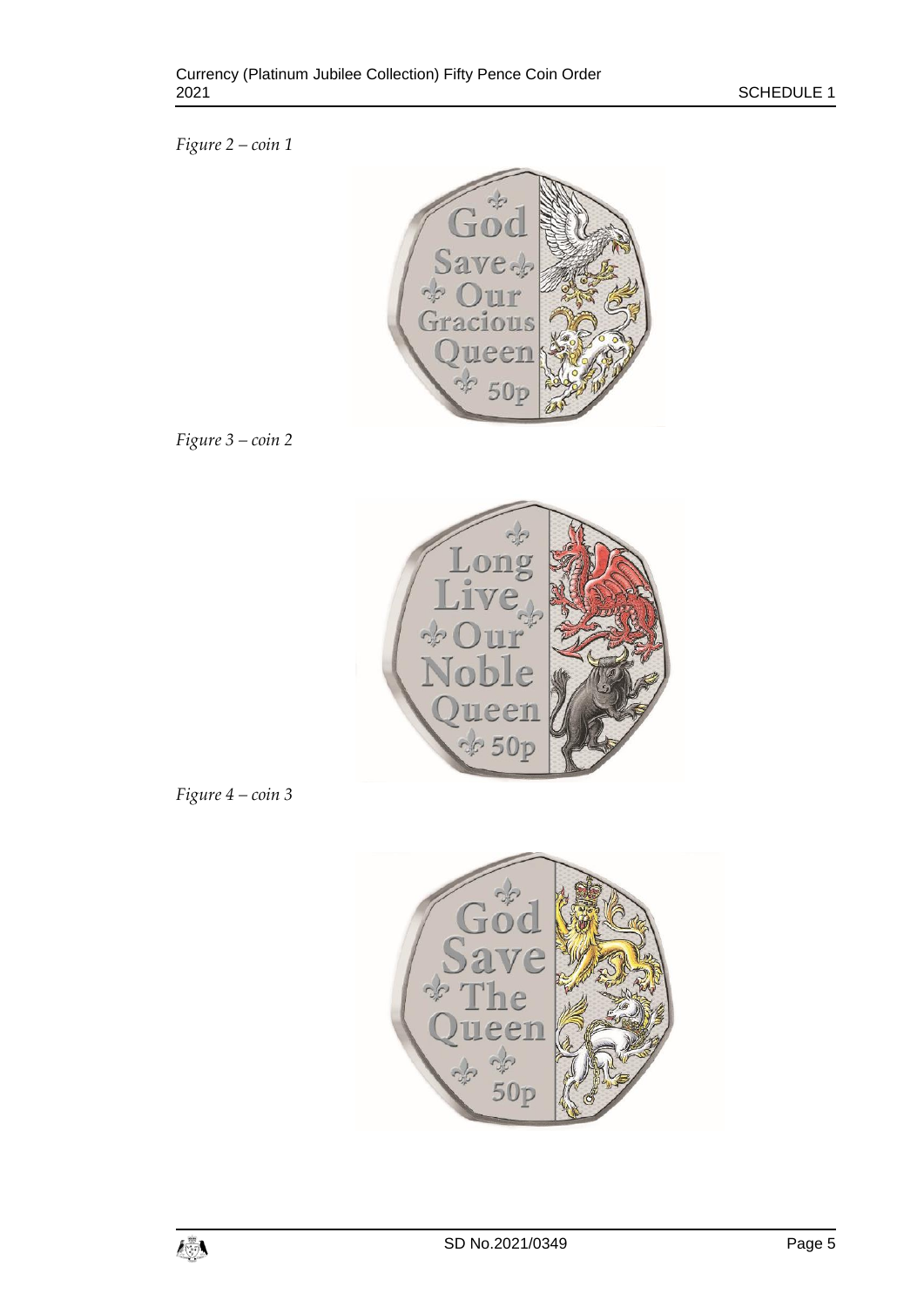# *Figure 5 – coin 4*



*Figure 6 – coin 5*

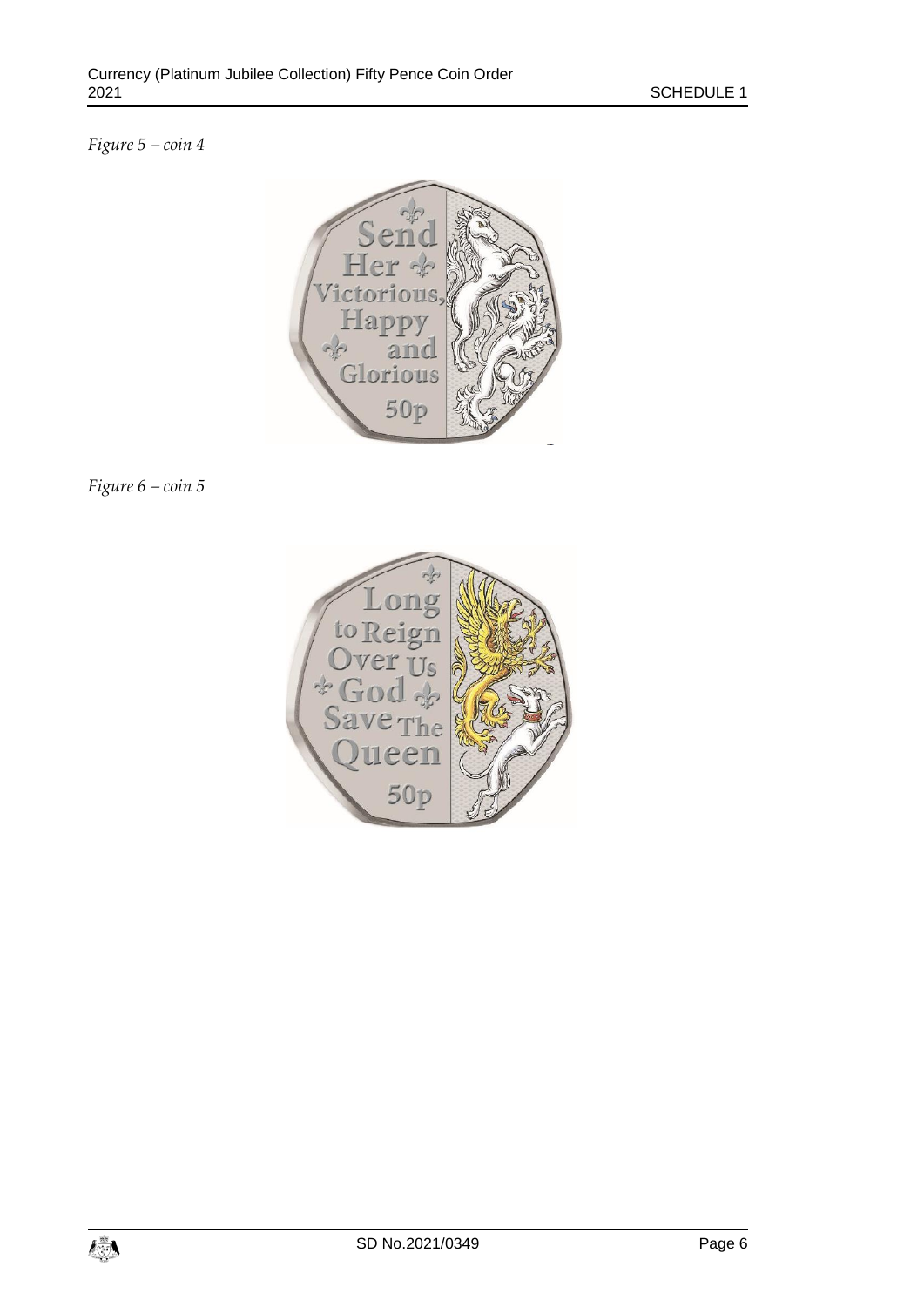#### **SCHEDULE 2**

# **WEIGHT, COMPOSITION, FORM AND DIMENSIONS OF THE COIN AND AMOUNT OF VARIATION ALLOWED**

| Specifications     |                    |             |                    |             |         |        |        |
|--------------------|--------------------|-------------|--------------------|-------------|---------|--------|--------|
| Denomination       | Metal              | Composition | Finish             | <b>Size</b> | Weight  | Remedy | Rim    |
|                    |                    |             |                    | (mm)        | (g)     | (g)    | Finish |
| <b>Fifty Pence</b> | CuNi               | Cu75/Ni25   | <b>CIRCULATING</b> | 27.30       | 8.000   | 0.1000 | Plain  |
| <b>Fifty Pence</b> | CuNi               | Cu75/Ni25   | BU                 | 27.30       | 8.000   | 0.1000 | Plain  |
| <b>Fifty Pence</b> | CuNi               | Cu75/Ni25   | <b>BU/PLATED</b>   | 27.30       | 8.000   | 0.1000 | Plain  |
| <b>Fifty Pence</b> | Sterling<br>Silver | 925/1000 AG | <b>PROOF</b>       | 27.30       | 8.000   | 0.1000 | Plain  |
| <b>Fifty Pence</b> | Sterling<br>Silver | 925/1000 AG | Selective Plated   | 27.30       | 8.000   | 0.1000 | Plain  |
| <b>Fifty Pence</b> | Sterling<br>Silver | 925/1000 AG | Selective Printed  | 27.30       | 8.000   | 0.1000 | Plain  |
| <b>Fifty Pence</b> | Fine Silver        | 999/1000AG  | <b>PROOF</b>       | 54.60       | 31.1035 | 0.4666 | Plain  |
| <b>Fifty Pence</b> | <b>Fine Silver</b> | 999/1000AG  | <b>PROOF</b>       | 54.60       | 155.55  | 0.9222 | Plain  |
| <b>Fifty Pence</b> | 22ct Gold          | 916/1000 AU | <b>PROOF</b>       | 27.30       | 15.500  | 0.1938 | Plain  |
| <b>Fifty Pence</b> | 22ct Gold          | 916/1000 AU | Selective Plated   | 27.30       | 15.500  | 0.1938 | Plain  |
| <b>Fifty Pence</b> | 22ct Gold          | 916/1000 AU | Selective Printed  | 27.30       | 15.500  | 0.1938 | Plain  |
| <b>Fifty Pence</b> | 24ct Gold          | 999/1000 AU | <b>PROOF</b>       | 27.30       | 15.500  | 0.1938 | Plain  |
| <b>Fifty Pence</b> | 24ct Gold          | 999/1000 AU | <b>PROOF</b>       | 54.60       | 31.1035 | 0.4666 | Plain  |

#### [Articles 3(c) and 5]